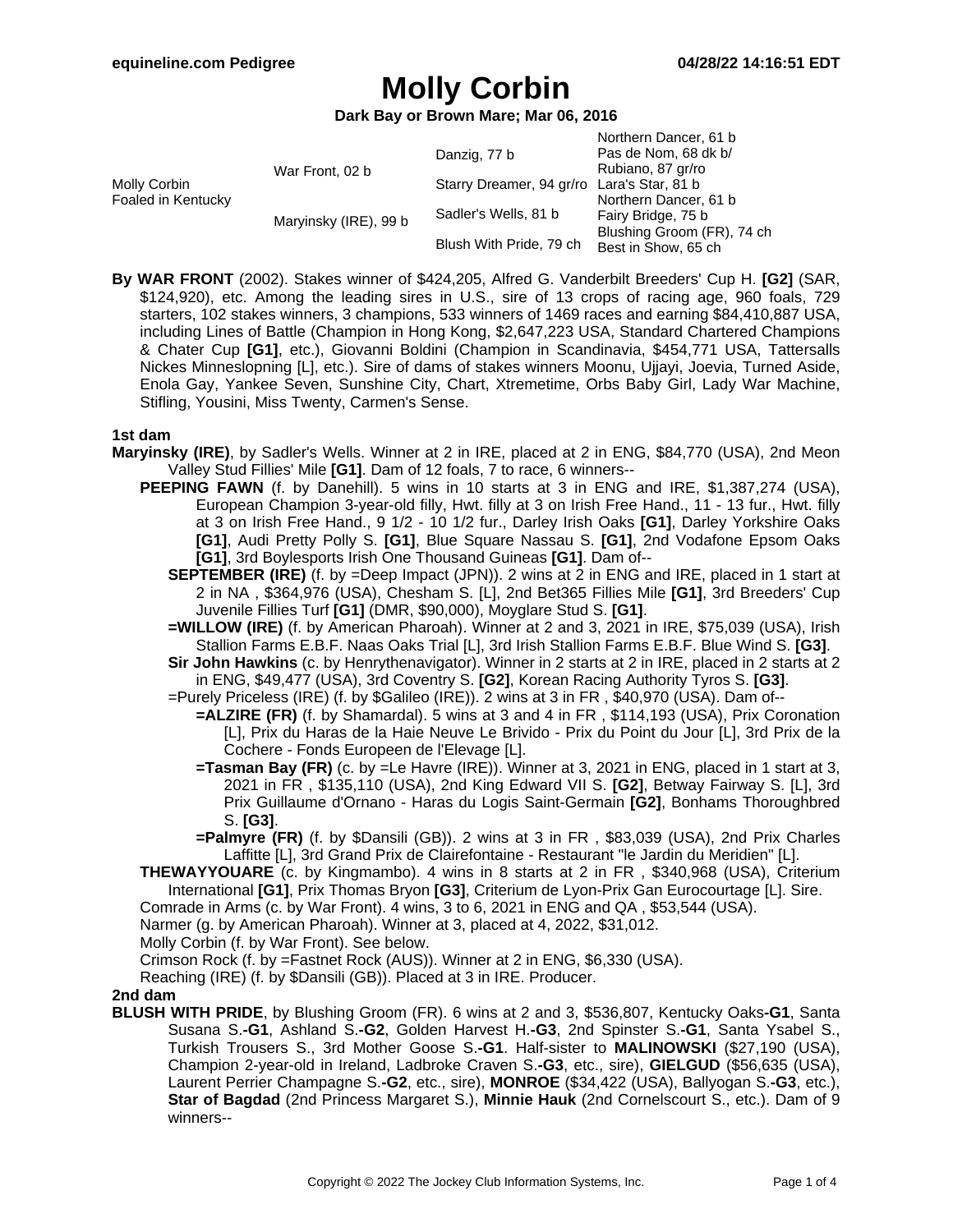## **Molly Corbin**

### **Dark Bay or Brown Mare; Mar 06, 2016**

- **BETTER THAN HONOUR** (f. by Deputy Minister). 2 wins at 2, \$250,920, Demoiselle S. **[G2]**, 2nd Acorn S. **[G1]**, Comely S. **[G3]**, 3rd Mother Goose S. **[G1]**. Broodmare of the year in 2007. Dam of--
	- **RAGS TO RICHES** (f. by A.P. Indy). 5 wins in 7 starts at 3, \$1,342,528, Champion 3-year-old filly in U.S., Belmont S. **[G1]** (BEL, \$600,000), Kentucky Oaks **[G1]** (CD, \$332,428), Santa Anita Oaks **[G1]** (SA, \$180,000), Las Virgenes S. **[G1]** (SA, \$150,000), 2nd Gazelle S. **[G1]** (BEL, \$50,000). Dam of--
		- =Rhett Butler (IRE) (c. by \$Galileo (IRE)). 5 wins, 4 to 7 in HUN and SRB, Champion older horse in Hungary, Champion Stayer in Hungary.
	- **MAN OF IRON** (c. by Giant's Causeway). 4 wins at 3 in IRE and NA , placed at 4 in ENG, \$336,158 (USA), Hwt. colt at 3 on Irish Free Hand., 13 1/2 fur. & up, Breeders' Cup Marathon [L]-tre, 1 3/4 miles in 2:54.11 (OSA, \$270,000), 3rd Betfair Fred Archer S. [L]. Sire.
	- **CASINO DRIVE** (c. by Mineshaft). 4 wins, 3 to 4 in JPN and NA , \$904,575 (USA), Peter Pan S. **[G2]** (BEL, \$120,000), 2nd February S. **[G1]**. Sire.
	- **JAZIL** (c. by Seeking the Gold). Winner at 2 and 3, \$890,532, Belmont S. **[G1]** (BEL, \$600,000), 2nd Wood Memorial S. **[G1]** (AQU, \$150,000). Sire.
	- Teeming (f. by Storm Cat). 3 wins in 4 starts at 4, \$67,424(USA). Dam of--
		- **STREAMING** (f. by Smart Strike). 2 wins in 4 starts at 2, \$349,000, Hollywood Starlet S. **[G1]** (BHP, \$260,000), 2nd Las Virgenes S. **[G1]** (SA, \$60,000). Dam of--
			- **Soaring** (f. by Tapit). Winner at 3, 2022, \$41,223, 3rd Borderplex S. (SUN, \$6,500).
		- **TREASURING** (f. by Smart Strike). Winner at 2 and 3, \$175,797(USA), Star Shoot S. [L] (WO, \$75,000(CAN)), 2nd Desi Arnaz S. [L] (DMR, \$20,000). Producer.
		- **CASCADING** (f. by A.P. Indy). 2 wins at 2, \$126,997(USA), Glorious Song S. [L] (WO, \$90,000(CAN)). Producer.
		- **Distracting** (f. by Distorted Humor). 3 wins at 3 and 4, \$141,683(USA), 2nd Paseana H. (SA, \$15,700). Producer.
		- **Gifting** (f. by Street Cry (IRE)). 2 wins at 3, \$86,530, 3rd Bangles and Beads S. (BSR, \$6,000).
		- Achieving (f. by Bernardini). Winner at 3, \$30,256(USA). Dam of--
			- **CEZANNE** (c. by Curlin). 4 wins in 7 starts, 3 to 5, 2022, \$347,000, San Carlos S. **[G2]** (SA, \$120,000), Kona Gold S. **[G3]** (SA, \$60,000), 2nd Oaklawn Mile S. **[G3]** (OP, \$80,000), 3rd Palos Verdes S. **[G3]** (SA, \$24,000).
			- **COUNTERFORCE** (c. by Smart Strike). 5 wins, 3 to 5, \$323,708, Bachelor S. (OP, \$90,000), 2nd Chick Lang S. [L] (PIM, \$20,000), Sam Houston Sprint Cup S. (HOU, \$10,000), 3rd David M. Vance Sprint S. (RP, \$16,472), Zia Park Sprint S. (ZIA, \$7,500).
			- **ARABIAN HOPE** (f. by Distorted Humor). 4 wins at 3 in ENG and TUR, \$227,783 (USA), International Istanbul Trophy **[G3]**, Best Western Hotels Ganton S. [L], 3rd Tattersalls Falmouth S. **[G1]**.
	- Magnificent Honour (f. by A.P. Indy). Unraced. Dam of--

Qatari Elegance (f. by Giant's Causeway). Placed at 3 in FR , \$9,186 (USA). Dam of--

- **=USAK (FR)** (g. by =Al Kazeem (GB)). 2 wins in 4 starts at 3, placed at 3 in FR , placed at 5, 2022 in QA , \$59,128 (USA), Prix F.B.A.- Aymeri de Mauleon [L].
- Tiffany's Honour (f. by Street Cry (IRE)). Unplaced. Dam of--
- **GREATEST HONOUR** (c. by Tapit). 3 wins at 2 and 3, placed at 4, 2022, \$434,440, Fasig-Tipton Fountain of Youth S. **[G2]** (GP, \$176,700), Holy Bull S. **[G3]** (GP, \$119,040), 3rd Curlin Florida Derby **[G1]** (GP, \$70,500), Ghostzapper S. **[G3]** (GP, \$10,000).
- **SMOLENSK** (f. by Danzig). 3 wins at 2 and 3 in FR , placed at 3 and 4 in ENG and NA , \$227,806 (USA), Prix d'Astarte **[G2]**, Prix de Sandringham **[G3]**, 2nd Coronation S. **[G1]**, Prix Imprudence [L]. Dam of--
	- **CAN THE MAN** (c. by Into Mischief). 3 wins in 6 starts at 2 and 3, \$226,000, Affirmed S. **[G3]** (SA, \$60,000), Speakeasy S. (SA, \$60,000), 3rd Del Mar Futurity **[G1]** (DMR, \$36,000). Sire.
	- **MARTHA'S MOON** (f. by Malibu Moon). 3 wins at 2, \$100,790, Blue Hen S. [L] (DEL, \$45,000), Catcharisingstar S. (CRC, \$33,000). Producer.
	- Rapid Transaction (f. by A.P. Indy). 2 wins at 3 in FR , \$27,039 (USA). Dam of--
		- **=Fastidious (FR)** (c. by Zanzibari). 3 wins at 2 and 3 in FR , \$172,378 (USA), 2nd Prix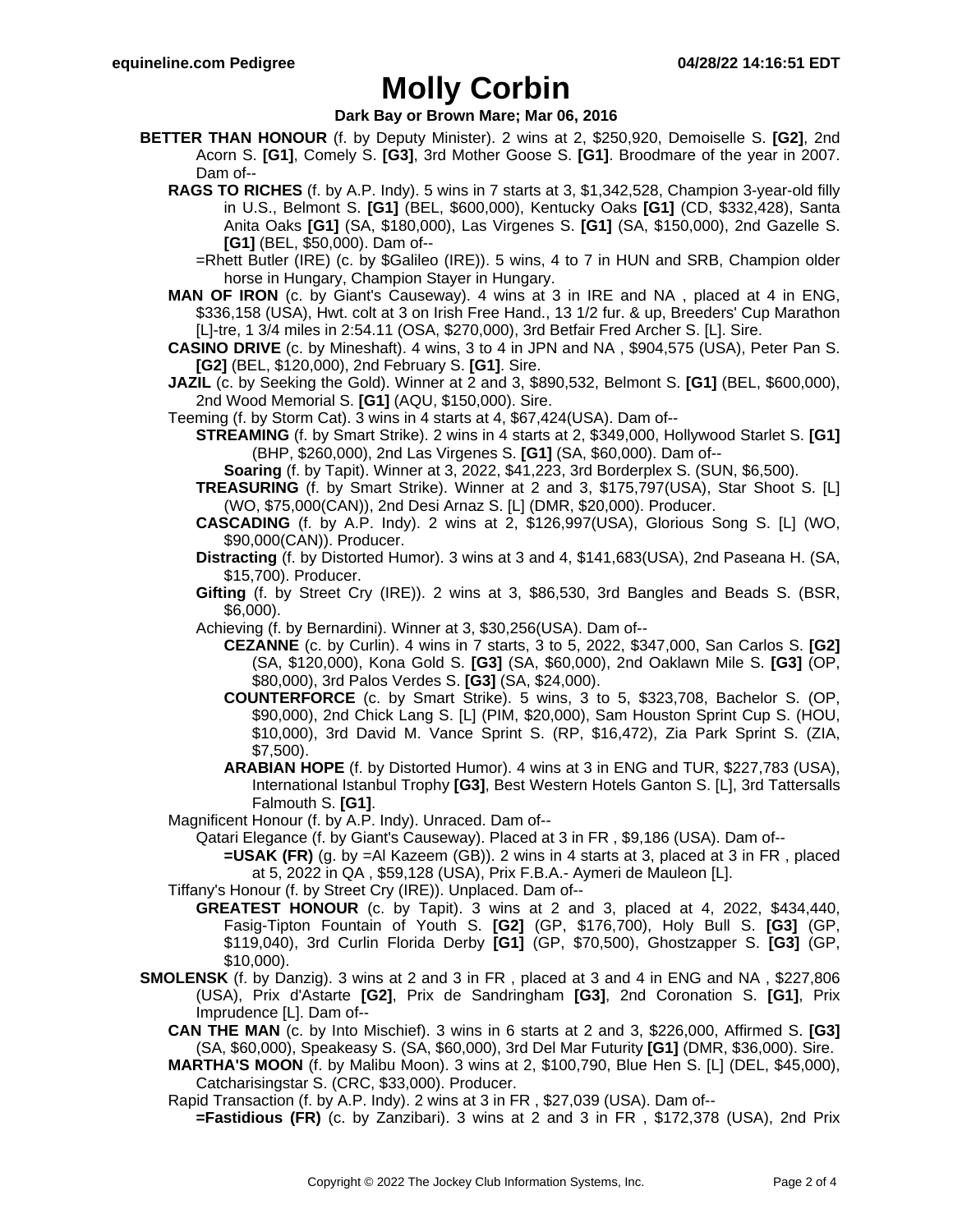## **Molly Corbin**

### **Dark Bay or Brown Mare; Mar 06, 2016**

Yacowlef [L], Prix Marchand d'Or [L], 3rd Prix des Jouvenceaux et des Jouvencelles [L], Prix Saraca [L].

**=Central Park West (FR)** (g. by =Martinborough (JPN)). 2 wins at 2, placed at 3, 2021 in FR , \$105,854 (USA), 3rd Prix des Jouvenceaux et des Jouvencelles [L].

Reve d'Amour (f. by Warrior's Reward). Unraced. Dam of--

**MUNDAYE CALL** (f. by Into Mischief). 4 wins, 2 to 4, 2021, \$285,717, Runhappy Audubon Oaks-ntr, 7 furlongs in 1:21.17 (ELP, \$58,710), 2nd Memorial Day Sprint S. (LS, \$20,000), 3rd Open Mind S. [L] (CD, \$30,000).

Malibu Road (f. by Malibu Moon). Unraced. Dam of--

**=Independent Road (AUS)** (g. by Declaration of War). 4 wins at 2 and 4 in AUS, \$313,747 (USA), 2nd McGregor Portables Super Impose S. [L].

- **TURNBERRY ISLE (IRE)** (c. by Deputy Minister). 3 wins in 4 starts at 2 in ENG and IRE, \$133,269 (USA), Juddmonte Beresford S. **[G3]**, 2nd Serpentine Gallery Royal Lodge S. **[G2]**.
- **Fire Thunder** (c. by Dayjur). 5 wins at 4 and 6 in NA and UAE, \$119,365 (USA), 2nd National Day Cup [L], 3rd Sheikh Maktoum bin Rashid Al Maktoum Challenge-Round 1 [L], National Day Cup [L].

**Maryinsky (IRE)** (f. by Sadler's Wells). Black type placed winner, see above.

Butterfly Blue (IRE) (f. by Sadler's Wells). Winner at 3 in IRE, \$17,796 (USA). Dam of--

- **Lacadena** (f. by Fasliyev). Winner at 2, \$85,539(USA), 2nd Victoria S. [L] (WO, \$25,000(CAN)). Dam of--
	- **AMERICA** (f. by A.P. Indy). 5 wins, 2 to 4, \$580,532, Turnback the Alarm H. **[G3]** (BEL, \$120,000), Affectionately S. [L] (AQU, \$60,000), 3rd Delaware H. **[G1]** (DEL, \$82,500), Mother Goose S. **[G1]** (BEL, \$30,000), Gulfstream Oaks **[G2]** (GP, \$30,000), etc. Dam of--
		- **FIRST CAPTAIN** (c. by Curlin). 4 wins in 6 starts at 3 and 4, 2022, \$290,100, Dwyer S. **[G3]** (BEL, \$137,500), 3rd Curlin S. [LR] (SAR, \$14,400).
	- Paris Bikini (f. by Bernardini). Winner at 2, \$80,004. Dam of--
		- **PARIS LIGHTS** (f. by Curlin). 4 wins at 3 and 4, 2021, \$403,842, Coaching Club American Oaks **[G1]** (SAR, \$192,500), Distaff H. **[G3]** (AQU, \$82,500), 3rd Shawnee S. (CD, \$14,550), Love Sign S. (CNL, \$11,000).
- **=King George River (IRE)** (c. by =Danehill Dancer (IRE)). 3 wins at 2 and 3 in ENG and IRE, \$53,643 (USA), 2nd EBM Papst Feilden S. [L].
- **=The Blue Brilliant (IRE)** (f. by =Fastnet Rock (AUS)). 2 wins at 3, 2021 in IRE, placed in 1 start at 3, 2021 in FR , \$48,113 (USA), 2nd Prix de Psyche Sky Sports Racing **[G3]**.
- **Sapphire Pendant (IRE)** (f. by =Danehill Dancer (IRE)). Winner at 3 in IRE, \$31,097 (USA), 2nd Derrinstown Stud One Thousand Guineas Trial **[G3]**. Dam of--
	- **ECRIVAIN (FR)** (c. by =Lope de Vega (IRE)). 4 wins at 2 and 4, placed at 4, 2021 in FR, placed in 1 start at 5, 2022 in NA , \$213,472 (USA), Prix des Chenes **[G3]**, Prix Bertrand du Breuil Longines **[G3]**, 2nd Prix de Fontainebleau **[G3]**, Prix Le Fabuleux [L], 3rd Prix Exbury **[G3]**.
	- **=Starifique (IRE)** (f. by =Sea The Stars (IRE)). Winner at 3 in FR , \$28,356 (USA), 3rd Prix Occitanie [L].
- **=Asama Blue (IRE)** (f. by =Fastnet Rock (AUS)). Winner at 3 and 4 in NZ and ENG, \$30,376 (USA), 2nd Tui - Backing A Winner Since 1889 Anniversary H. **[G3]**.
- Dancing Groom (c. by Nijinsky II). Winner at 3 and 4 in NA , placed in 2 starts at 2 in IRE, \$38,977 (USA). Sire.
- Sneaky Devil (c. by Devil's Bag). Winner at 3, \$16,692.
- Devilish Grin (c. by Devil's Bag). Winner at 3, \$11,815.
- Blushing Boy (g. by Lomond). Placed at 3.
- Goldminess (f. by Mr. Prospector). Unraced. Dam of--
	- **Underground** (f. by Indian Charlie). Winner at 3 and 4, \$87,775, 3rd Sometime Thing S. (BEL, \$6,675). Producer.
	- Blush On Cue (f. by Theatrical (IRE)). Placed at 4 in NA . Dam of--
		- **MAJESTIC PRIDE** (g. by Artie Schiller). 12 wins, 2 to 7, \$423,685, Brooks Fields S. (CBY, \$45,000), 2nd Mystic Lake Mile S. (CBY, \$20,000), Honor the Hero S. (CBY, \$10,000), Brooks Fields S. (CBY, \$10,000) twice, 3rd Mystic Lake Mile S. (CBY, \$10,000), etc.

**Brooks House** (f. by Mizzen Mast). 3 wins at 4 and 5, \$205,168, 2nd Jersey Lilly Turf S.